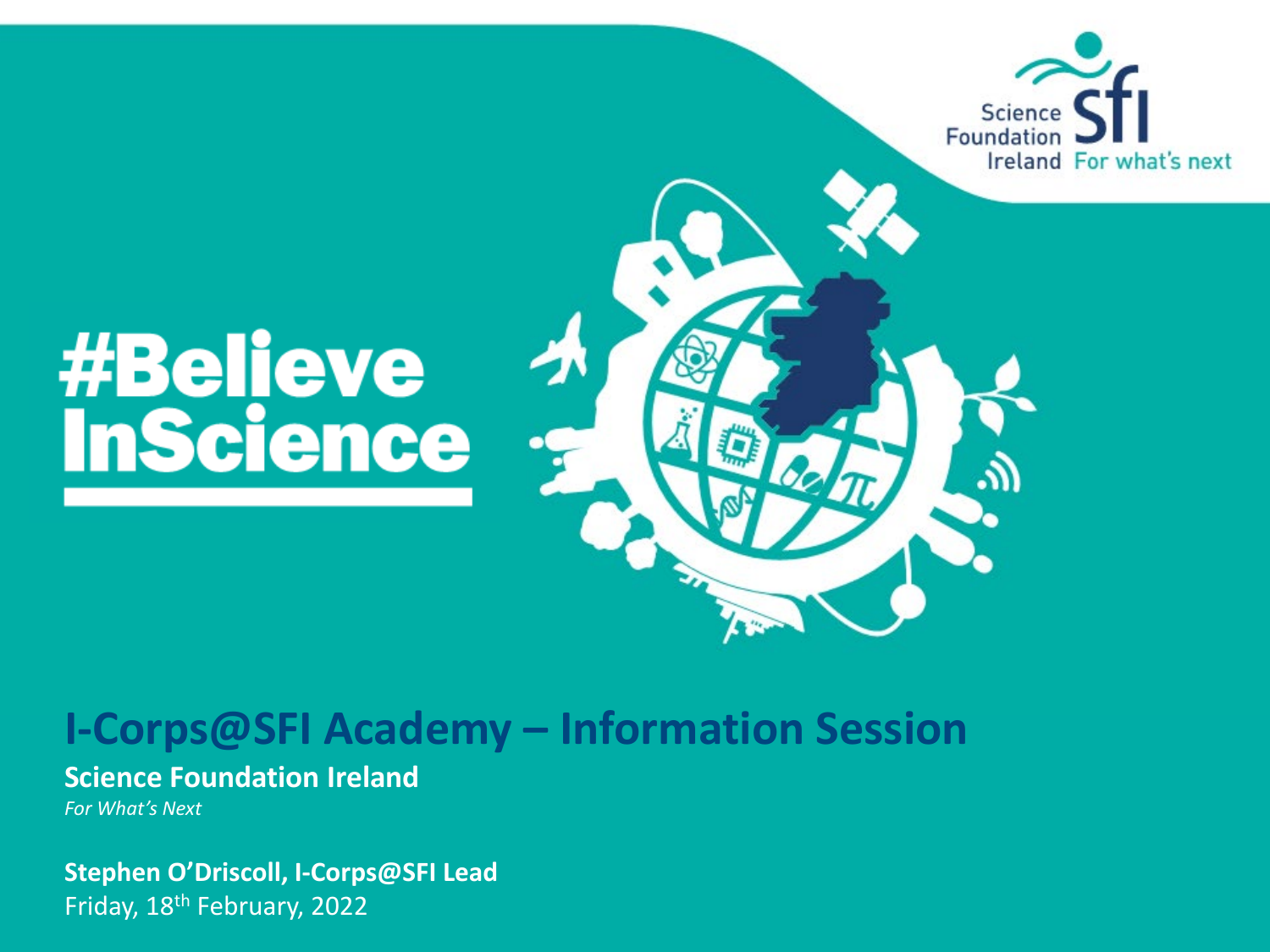

## **I-Corps@SFI Academy What is I-Corps@SFI?**

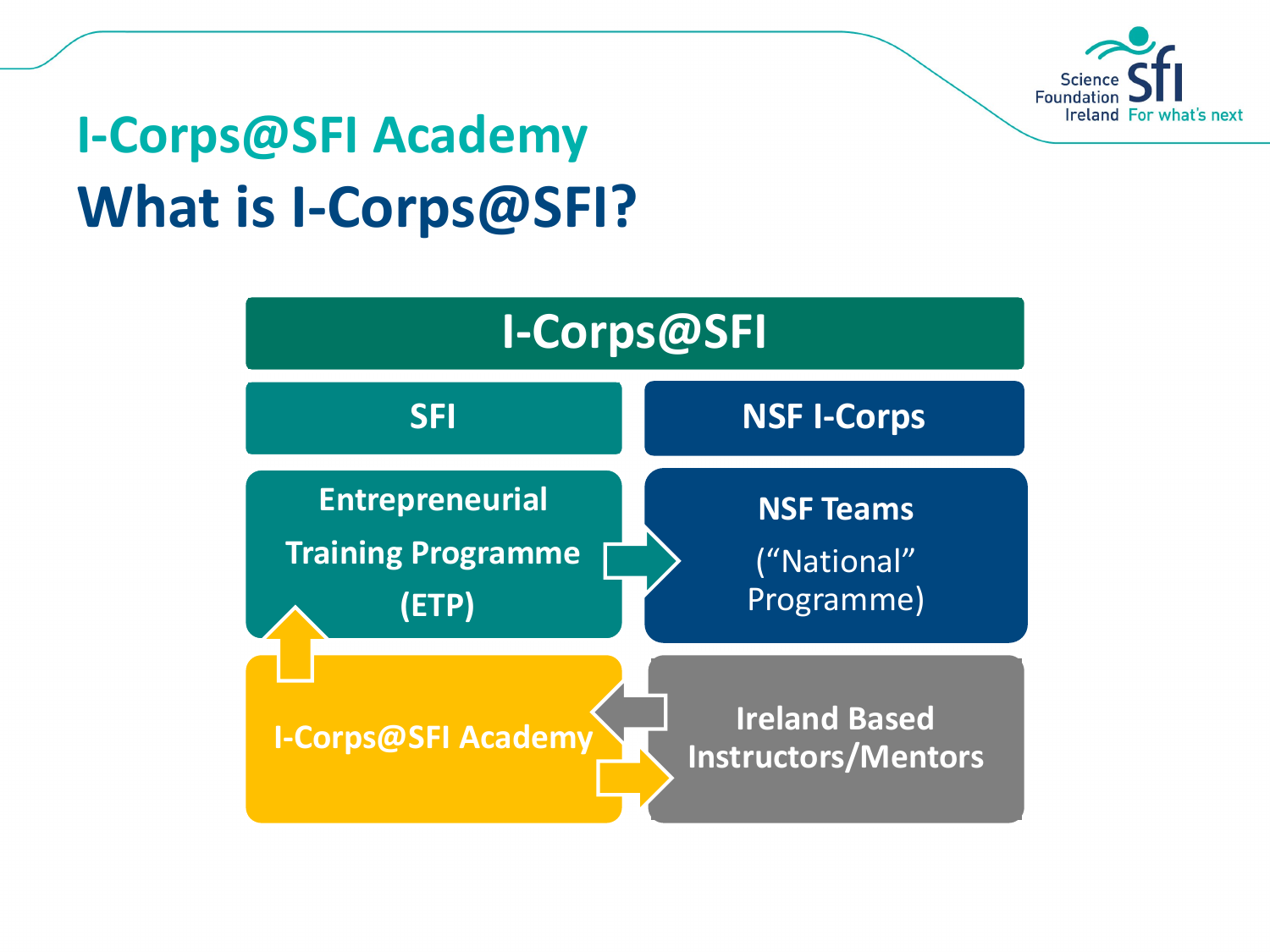

## **I-Corps@SFI Academy The NSF Innovation-Corps (NSF I-Corps)**

- In 2011, the US National Science Foundation asked Steve Blank to create an entrepreneurship programme for scientists and engineers.
- The NSF I-Corps methodology (EBE) was created.



Steve Blank





\*These data consists of all the cohorts as well as teams that have completed the NSF I-Corps program between FY 2012 (the inception of the program) and FY 2020.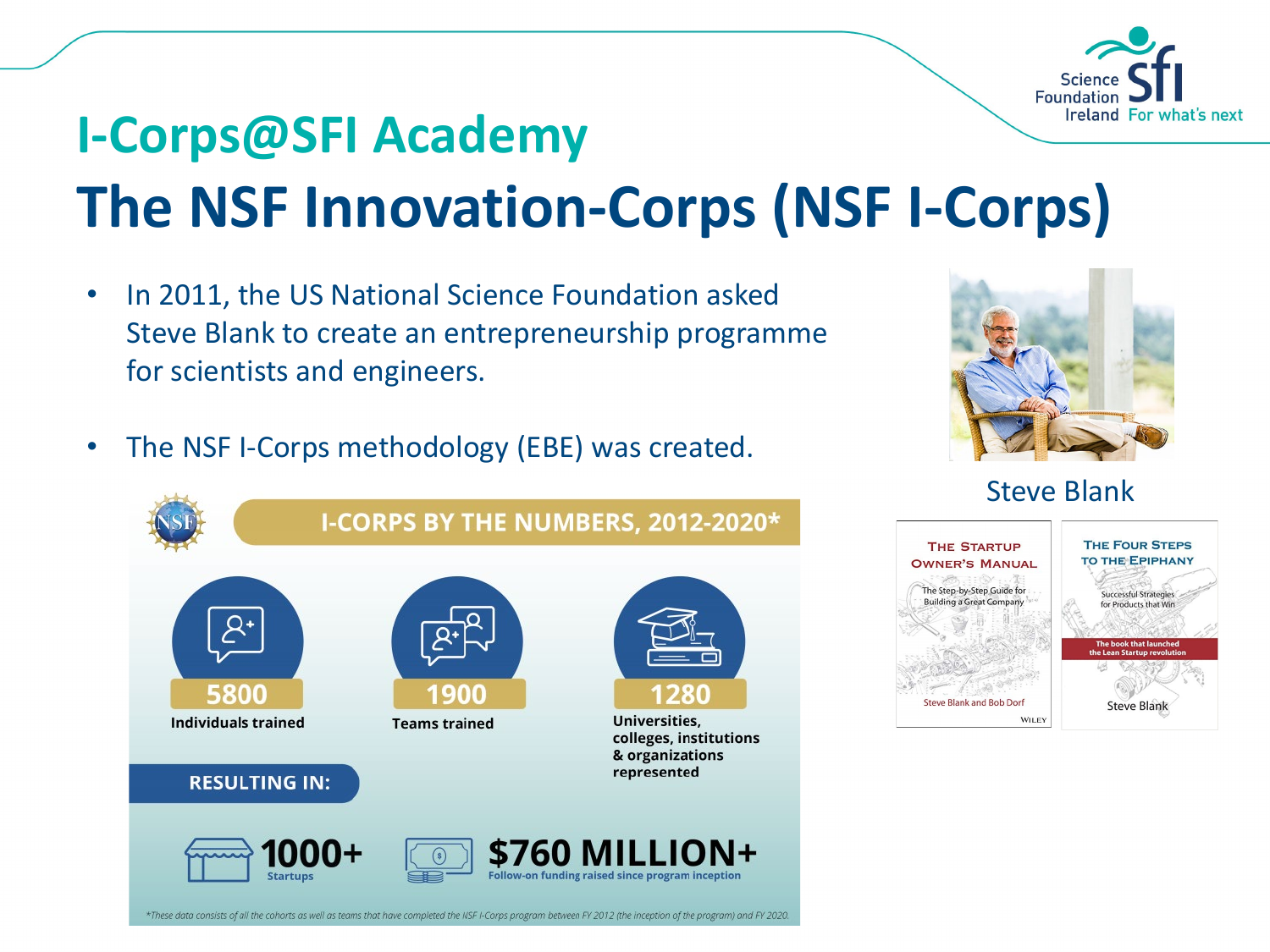

## **I-Corps@SFI Academy What is Evidence-Based Entrepreneurship?**

- **Entrepreneurship attitude**, **skills** and **mindset** to realise opportunities for value and impact.
- **Scientific Method** ( … is not unique to science!)

Observation Question Hypothesis Prediction Experiment/Test

- Evidence-based entrepreneurship:
	- **applies the scientific method** (with some minor changes) to the **discovery and creation of value and impact opportunities**.
	- involves developing hypotheses, making predictions and conducting experiments on **how you and your ideas/technologies can create value for others**.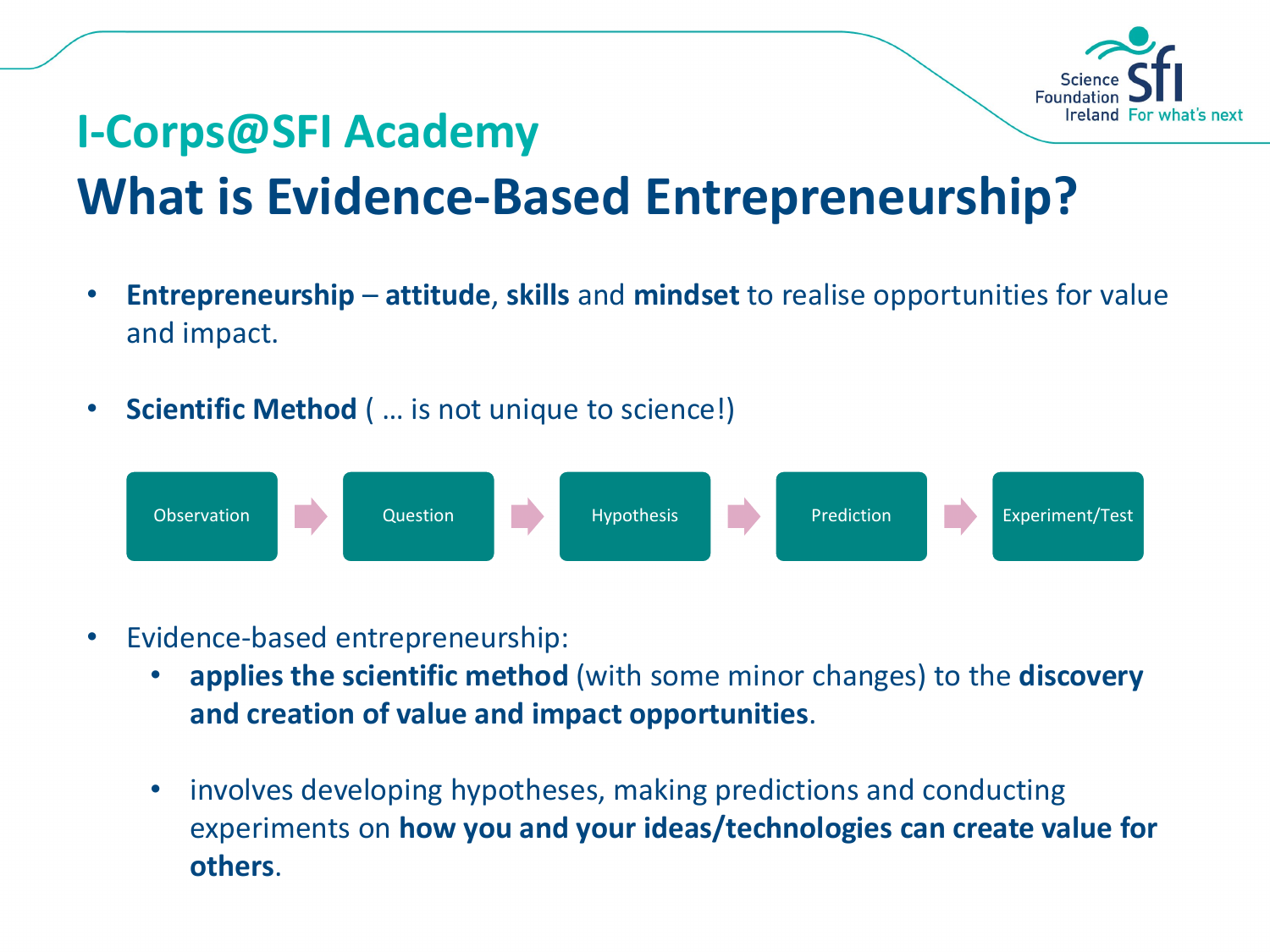

# **I-Corps@SFI Academy Why Many Ideas Fail**

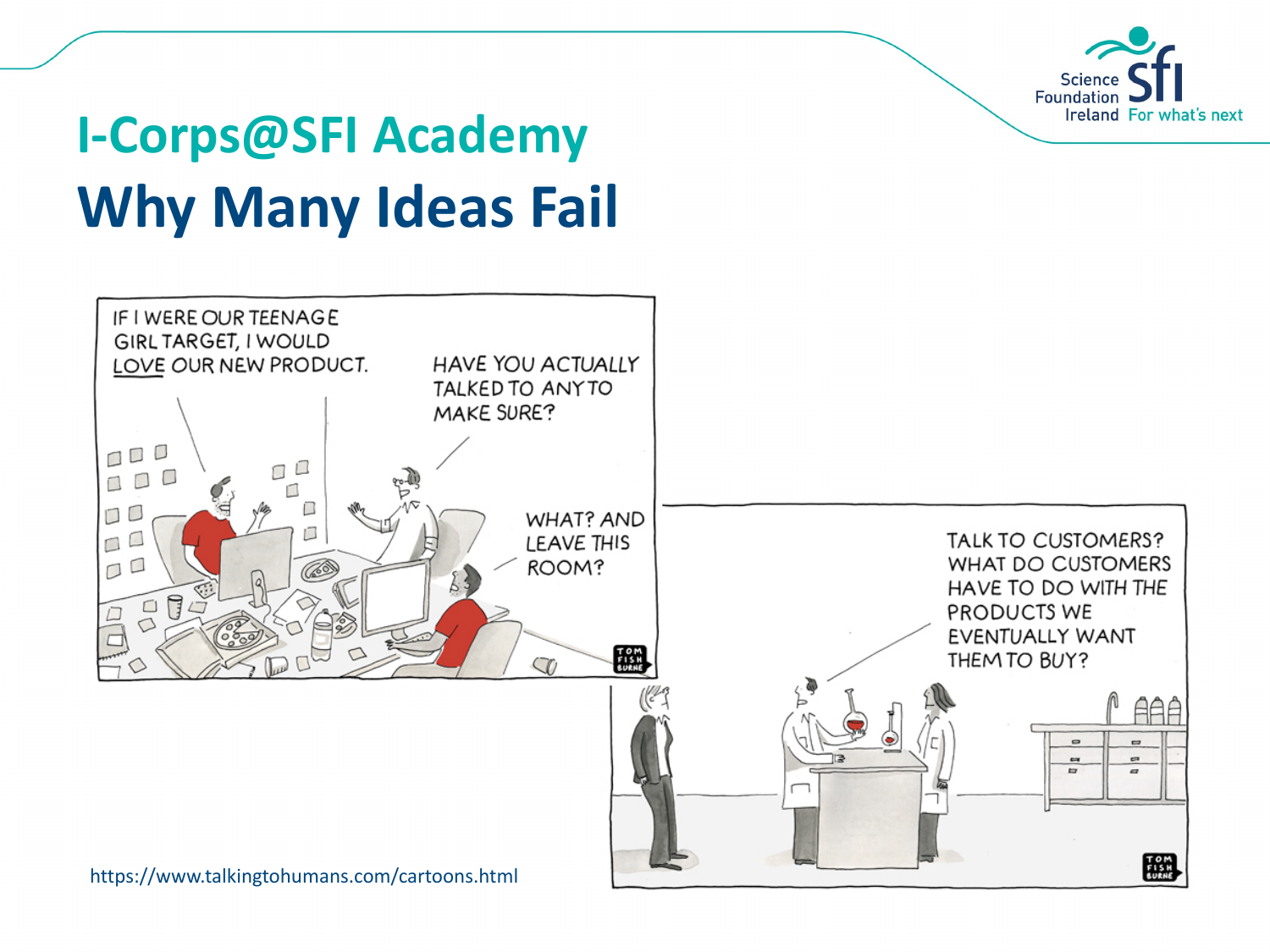![](_page_5_Picture_0.jpeg)

## **I-Corps@SFI Academy Problem-Solution Fit**

#### Problem-Solution Fit

- Evidence that **problem exists and someone (***potential* **customer) cares about solving it**.
- Early value proposition designed.

Not yet clear that someone cares enough about the value prop to buy a product.

> **I-Corps@SFI SFI-NSF ETP**

## Product-Market Fit

Evidence that value proposition can create value for customers by addressing their needs.

## **Business** Model Fit

Evidence that value proposition is embedded in a profitable and scalable business model.

Startup - Investor Fit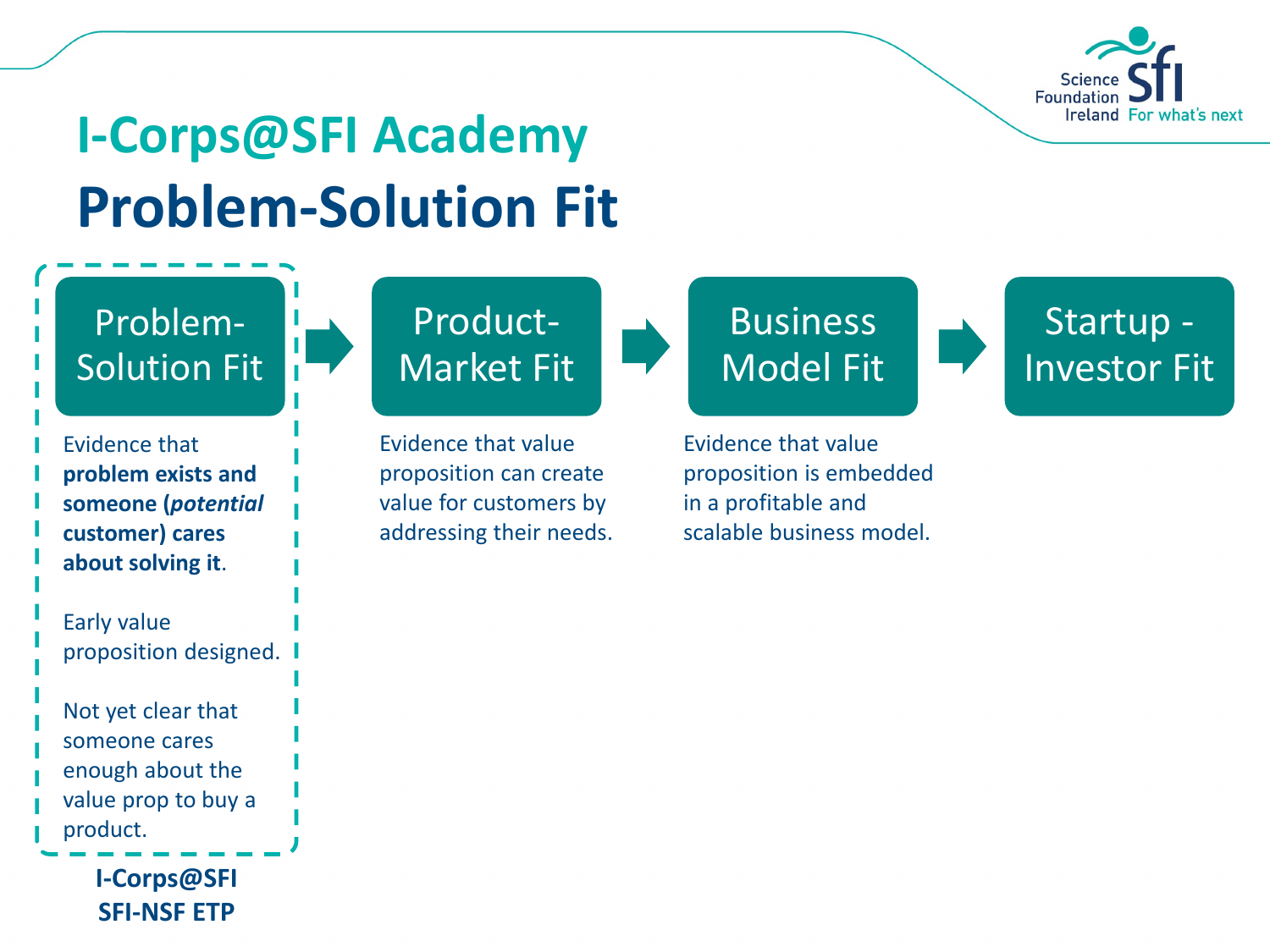![](_page_6_Picture_0.jpeg)

# **I-Corps@SFI Academy Why Apply? - Researchers**

Discover real problems and needs people want solved

**Opportunities**

**Impact**

Receive mentorship from experts

**Mentorship**

Identify/validate opportunities for research: Knowledge Transfer, Commercialisation, Collaboration

**Skills** Learn transferable entrepreneurship skills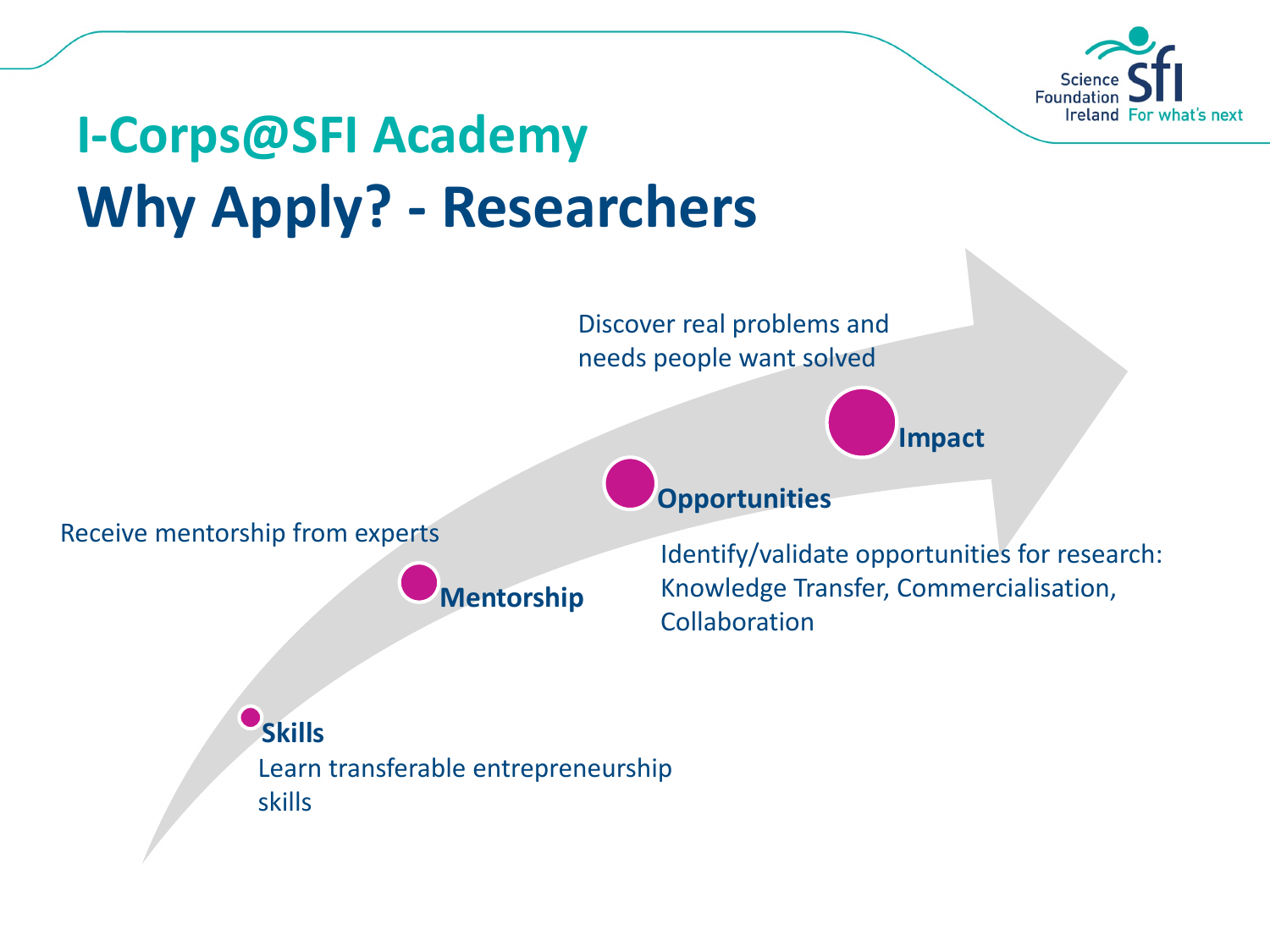![](_page_7_Picture_0.jpeg)

# **I-Corps@SFI Academy Lead Instructors**

![](_page_7_Picture_2.jpeg)

#### **Keith McGreggor**

Executive Director and Lead Instructor, I-Corps South Node Executive Director, Georgia Tech's VentureLab Member of the NSF I-Corps curriculum committee

![](_page_7_Picture_5.jpeg)

#### **Melissa Heffner**

Programme Director, Georgia Tech's VentureLab NSF I-Corps Instructor

![](_page_7_Picture_8.jpeg)

**Sara Martin Henderson** Programme Director, Georgia Tech's VentureLab NSF I-Corps Instructor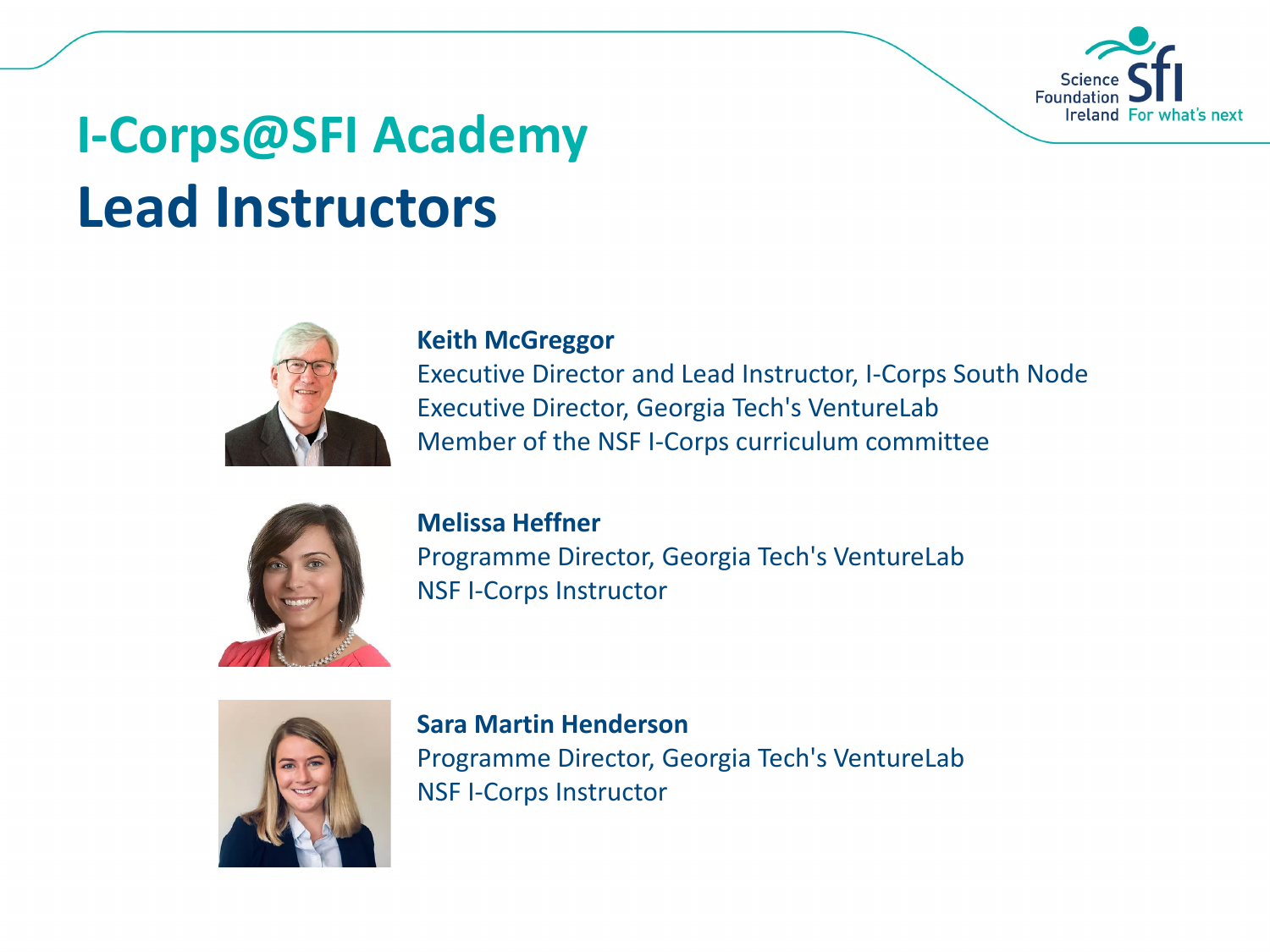![](_page_8_Picture_0.jpeg)

# **I-Corps@SFI Academy Who Can Apply? - Teams**

- Teams comprising **2 researchers.**
- **All career stages** independent investigator, postgraduate or postdoctoral career stage.
- Both **researchers must be based at an eligible RPO**. However, both researchers do not need to be based at the same RPO, nor do both researchers need to be at the same career stage.
- Team must be working on a **technical innovation based on STEM research**.
- **Ambition** to translate their work for impact.
- Both researchers must work on the **same problem** during training.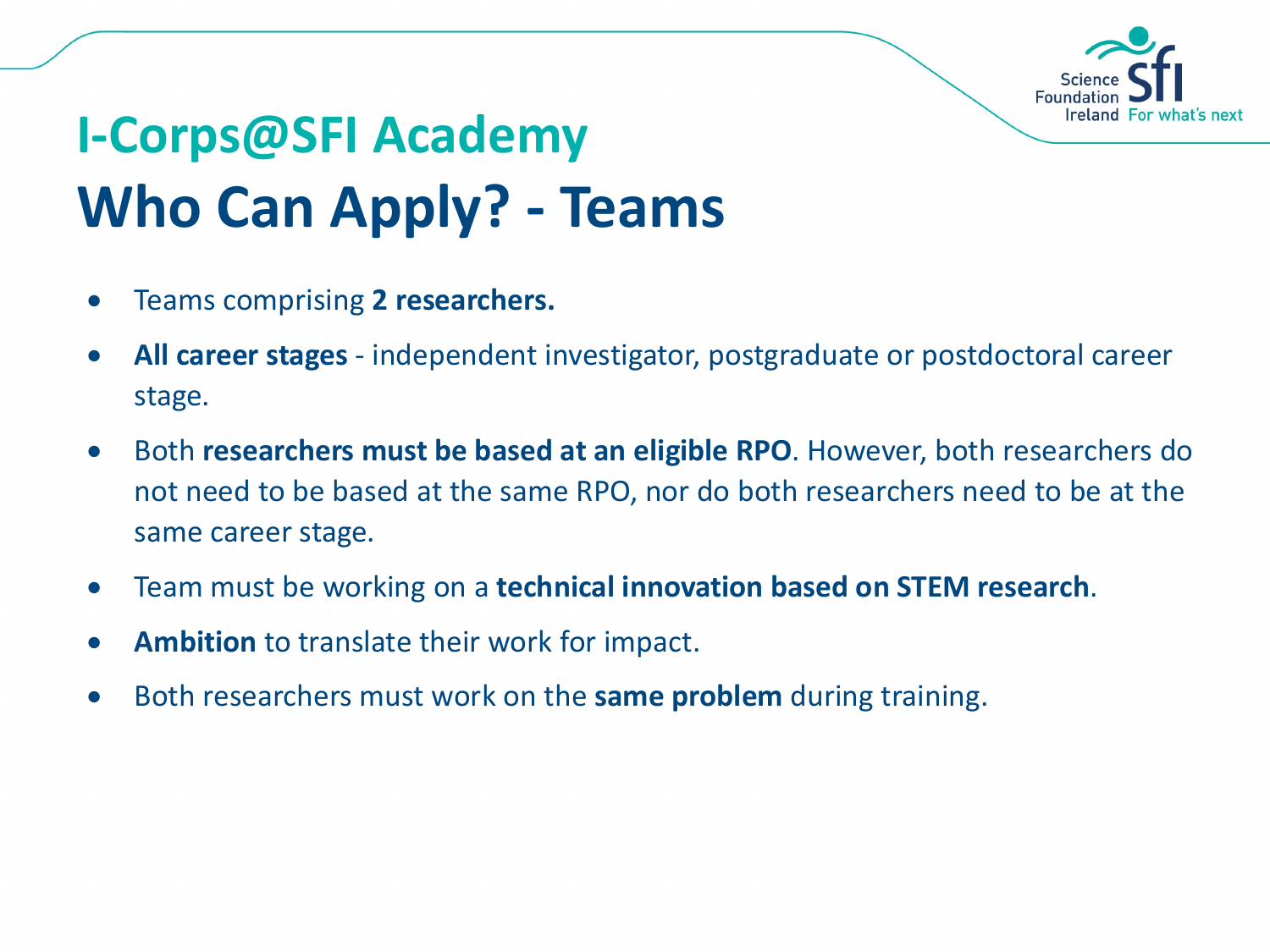![](_page_9_Picture_0.jpeg)

# **I-Corps@SFI Academy Cohort-Based Training**

- Academy employs **cohort-based model** in training.
- Training comprises:
	- **Class-time** Participants attend online sessions where instructors provide training in methodology and other related areas.
	- **Experiential Learning** Teams undertake real-world discovery and validation activities guided by the lead instructors and mentors (office hours).
	- **Reporting** Teams report back on their learnings and insights.
- Cohort model allows learning from collective experience.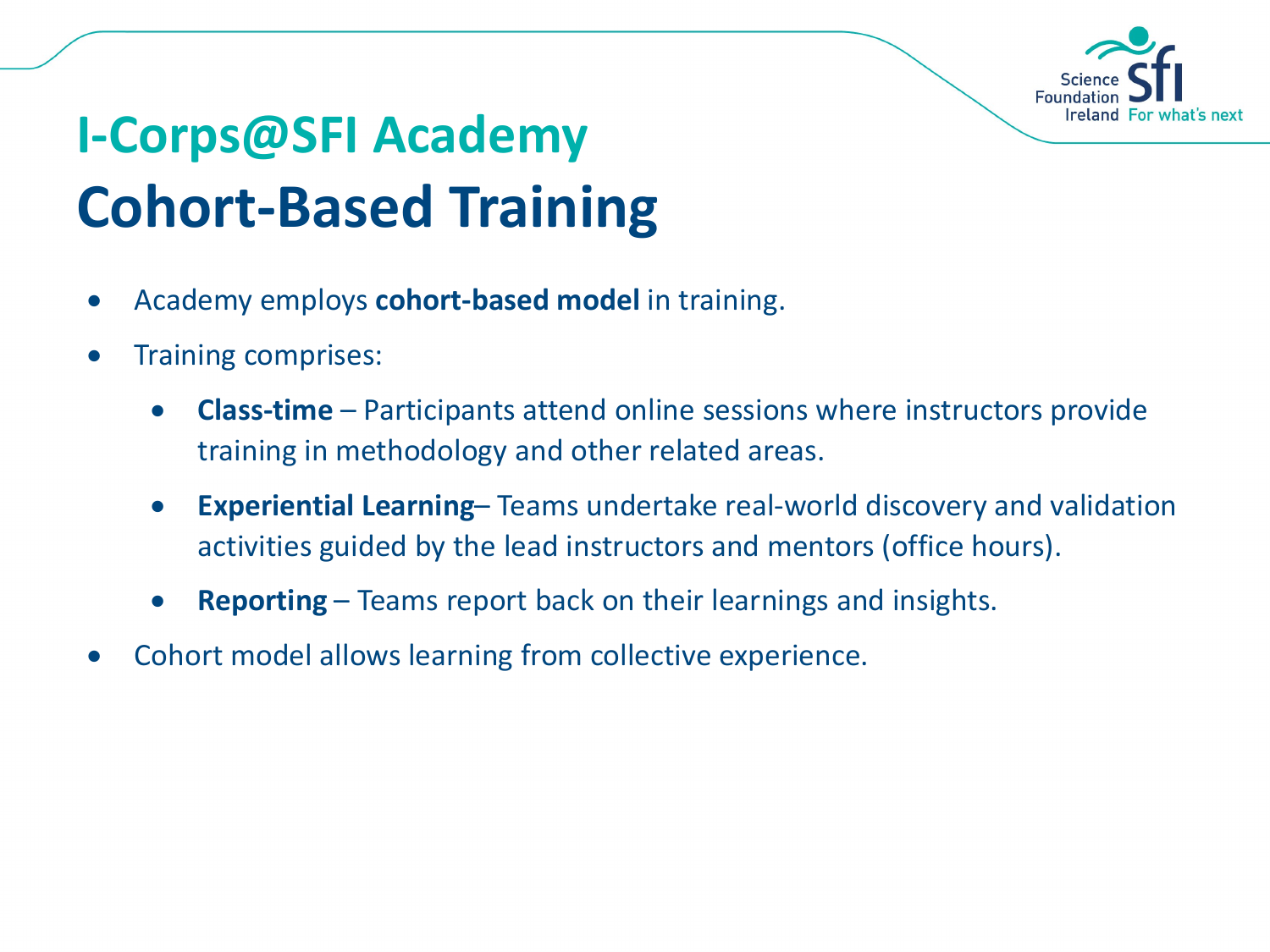![](_page_10_Picture_0.jpeg)

## **I-Corps@SFI Academy Schedule**

| <b>Week</b>             | <b>Day</b>     | <b>Date</b> | <b>Time</b> | <b>Duration</b> | <b>Activities</b>   |
|-------------------------|----------------|-------------|-------------|-----------------|---------------------|
| $\mathbf{1}$            | $\overline{1}$ | 08/03/2022  | 13:00-17:00 | $\overline{4}$  | Class-time          |
|                         | $\overline{2}$ | 09/03/2022  | 13:00-17:00 | $\overline{4}$  | Class-time          |
|                         | 3              | 10/03/2022  | 13:00-17:00 | $\overline{4}$  | Class-time          |
| $\overline{2}$          | $\mathbf{1}$   | 15/03/2022  | 13:00-17:00 | $\overline{4}$  | <b>Reporting</b>    |
| $\overline{\mathbf{3}}$ | $\mathbf{1}$   | 22/03/2022  | 15:00-17:00 | $\overline{2}$  | <b>Office Hours</b> |
| 4                       | $\mathbf{1}$   | 29/03/2022  | 13:00-17:00 | 4               | <b>Reporting</b>    |
| 5                       | $\mathbf{1}$   | 05/04/2022  | 15:00-17:00 | $\overline{2}$  | <b>Office Hours</b> |
| $6\phantom{1}6$         | $\mathbf{1}$   | 12/04/2022  | 13:00-17:00 | $\overline{4}$  | Class-time          |
|                         | $\overline{2}$ | 13/04/2022  | 13:00-17:00 | 4               | Class-time          |

\*Office Hours can be scheduled with lead instructors during times above but with local instructors/mentors at any time.